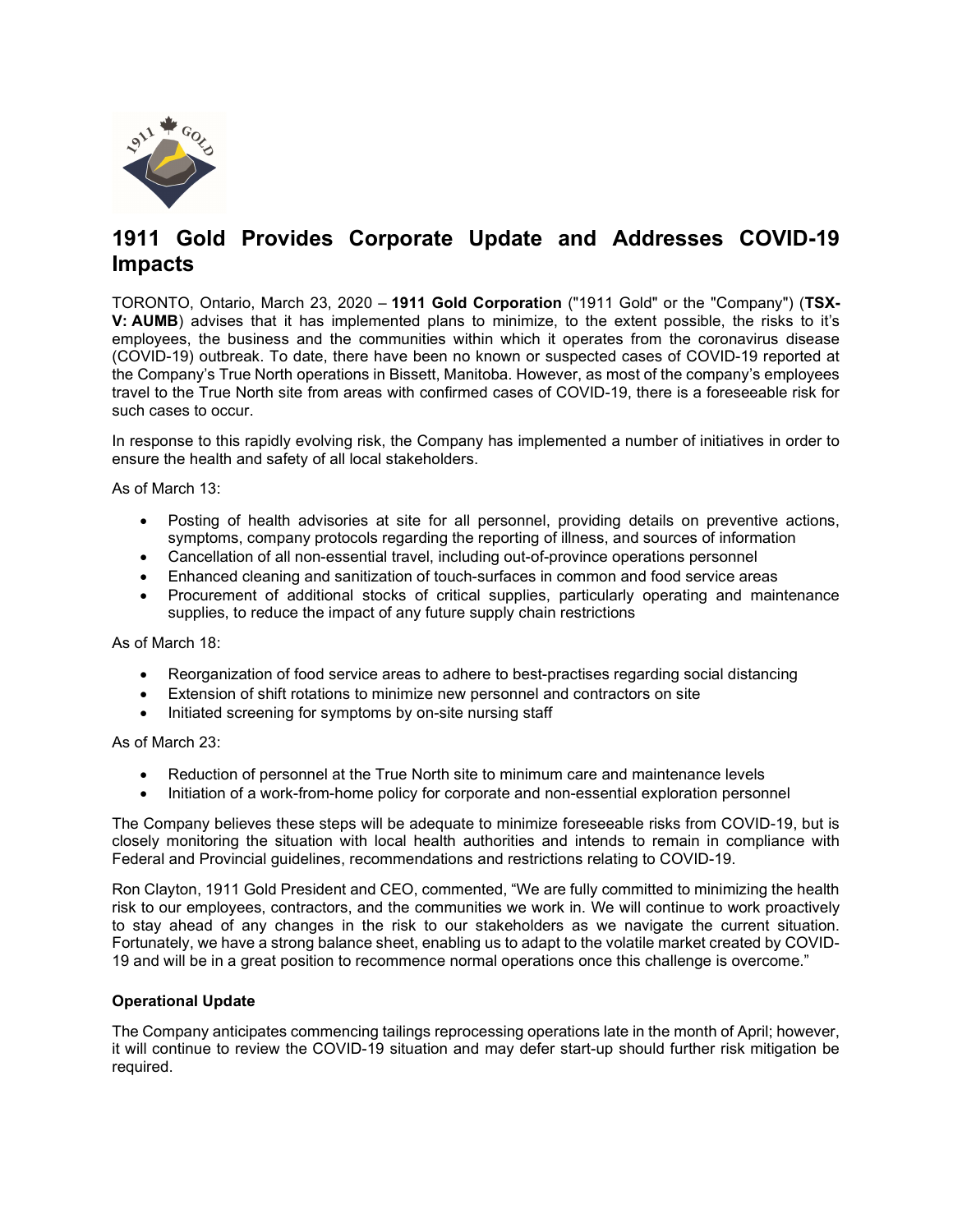The Company will complete the winter 2019–2020 exploration drilling program by the end of the permitted period (March 31, 2020) as originally planned, having tested seven of nine permitted targets. Two targets could not be accessed during the 2019–2020 program due to unusually mild winter conditions and poor freeze-up, but are planned to be tested in future drilling programs. Due to potential disruptions in core logging and processing, sample shipping and assaying, the Company anticipates that the release of final results will be delayed. However the Company continues to be pleased with the drill results to date and will release the remainder of the results as soon as safely possible.

### About 1911 Gold Corporation

1911 Gold is a junior gold producer and explorer that owns the True North mine and mill complex, and is reprocessing historic tailings on a seasonal basis. In addition to operating True North at Bissett, Manitoba, 1911 Gold holds approximately 54,000 hectares of highly prospective land within and adjacent to the Rice Lake greenstone belt. 1911 Gold believes its land package is a prime exploration opportunity, with potential to develop a mining district centred on its True North facility. The Company also owns the Tully project near Timmins, Ontario, and intends to focus on both organic growth opportunities and accretive acquisition opportunities in North America.

1911 Gold's True North complex and exploration land package are located within the traditional territory of the Hollow Water First Nation, signatory to Treaty No. 5 (1875-76). 1911 Gold looks forward to maintaining open, co-operative and respectful communication with the Hollow Water First Nation in order to build mutually beneficial working relationships.

ON BEHALF OF THE BOARD OF DIRECTORS

Ron Clayton President and CEO

#### For further information, please contact:

Shaun Heinrichs Chief Financial Officer (604) 674-1293 sheinrichs@1911gold.com www.1911gold.com

## CAUTIONARY STATEMENT REGARDING FORWARD-LOOKING INFORMATION

This news release may contain forward-looking statements. Often, but not always, forward-looking statements can be identified by the use of words such as "plans", "expects" or "does not expect", "is expected", "budget", "scheduled", "estimates", "forecasts", "intends", "anticipates" or "does not anticipate", or "believes", or describes a "goal", or variation of such words and phrases or state that certain actions, events or results "may", "could", "would", "might" or "will" be taken, occur or be achieved.

All forward-looking statements reflect the Company's beliefs and assumptions based on information available at the time the statements were made. Actual results or events may differ from those predicted in these forward-looking statements. All of the Company's forward-looking statements are qualified by the assumptions that are stated or inherent in such forward-looking statements, including the assumptions listed below. Although the Company believes that these assumptions are reasonable, this list is not exhaustive of factors that may affect any of the forward-looking statements.

Forward-looking statements involve known and unknown risks, future events, conditions, uncertainties and other factors which may cause the actual results, performance or achievements to be materially different from any future results, prediction, projection, forecast, performance or achievements expressed or implied by the forward-looking statements. All statements that address expectations or projections about the future, including, but not limited to, statements about exploration plans and the timing and results thereof, and the